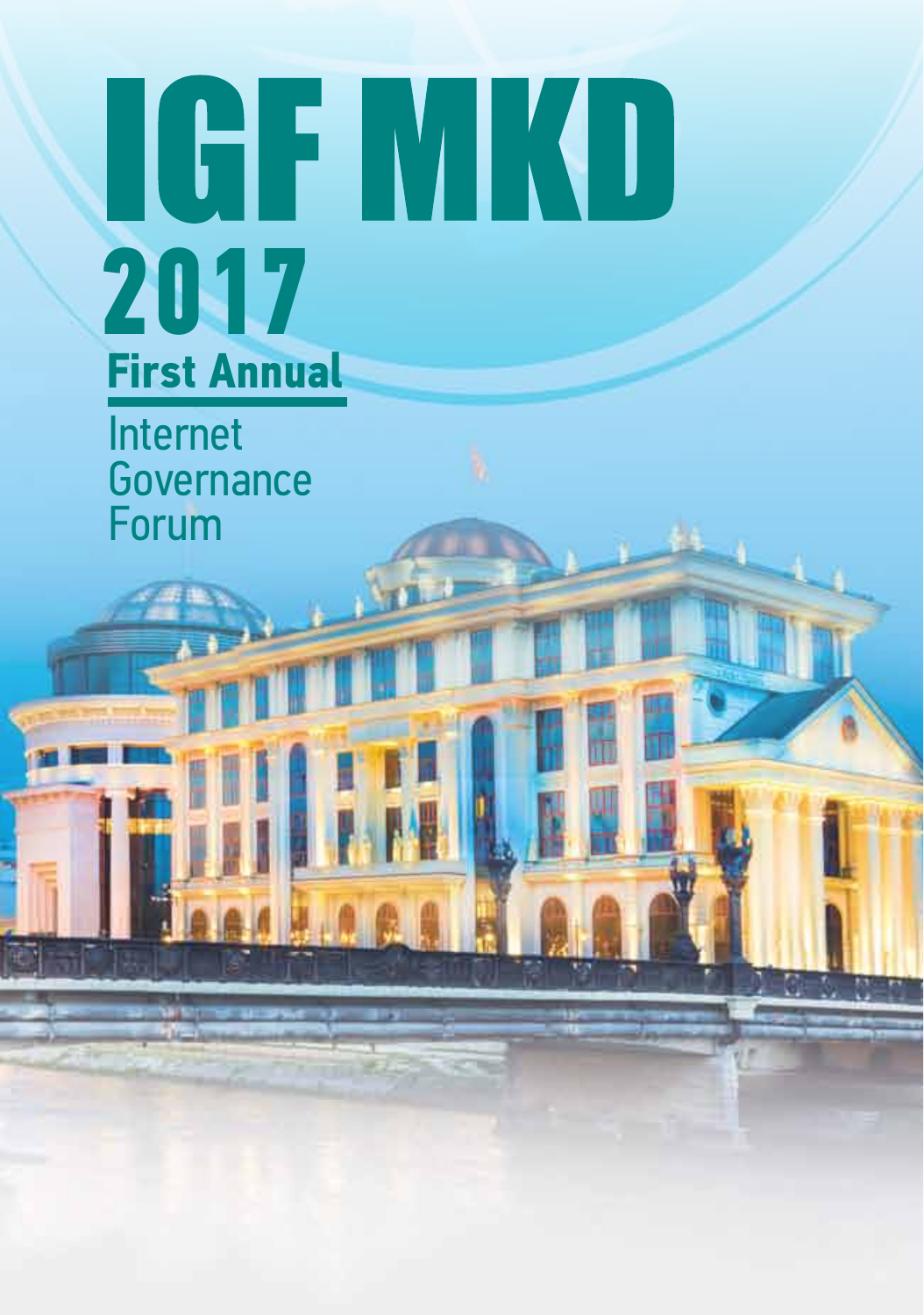## **INSTITUTIONAL PARTNERS:**

#### SKOPJE, NOVEMBER 28, 2017 **PROGRAM - IGF MKD**

PERYSTHKA MAKEROHHJA<br>SMINICTEPCTBO SA HA/RBOPERINH PAEOTH



MINISTRY OF FOREIGN AFFAIRS



Republic of Macedonia Ministry of Information Society and Administration

# **SPONSOR:**



# **SUPPORTED BY:**





**图**lamina





10:00 - 11:00 - Registration

#### 11:00 - 11:30 - Welcoming speeches by institutional partners

- Representatives of MFA Mrs. Hilda Kolevska, MISA Elena Mancheva
- IGF, EuroDIG, SEEDIG

#### 11:30 - 11:45 - Opening address

• Aleksandar Ichokjaev - IGF MKD Coordinator

#### $11: 45 - 12: 30 - Session 1$

- Sanja Simonova, MARnet : Cyrillic domain (IDN .MKII)
- · Boro Jakimovski, FINKI Skopje: Towards digital identity
- Charles Edmund Garrett, British Embassy Skopje: Digital Diplomacy
- Bardil Jashari, "Metamorphosis": "E-society digitization of government services"
- $-0&A$

12:30 - 12:45 - Coffee break

#### $12:45 - 13:30 - Session 2$

- Aleksandar Acev, AEC: Computer Incident National Response Center MKD CIRT
- Tatjana Tapandzieva, Telecom: Cyber security methods
- $-0.6A$

#### 13:30 - 13:45 - Coffee break

#### $13:45 - 14:45 -$  Seesion 3

- Eli Mufisovski: Online enforcement
- Neda Zdraveva, Faculty of Law "Justinianus Primus" : Copyright, Media and the Internet
- Goran Mihajlovski, SDK: Media and Media Literacy, Fake News
- $-Q&A$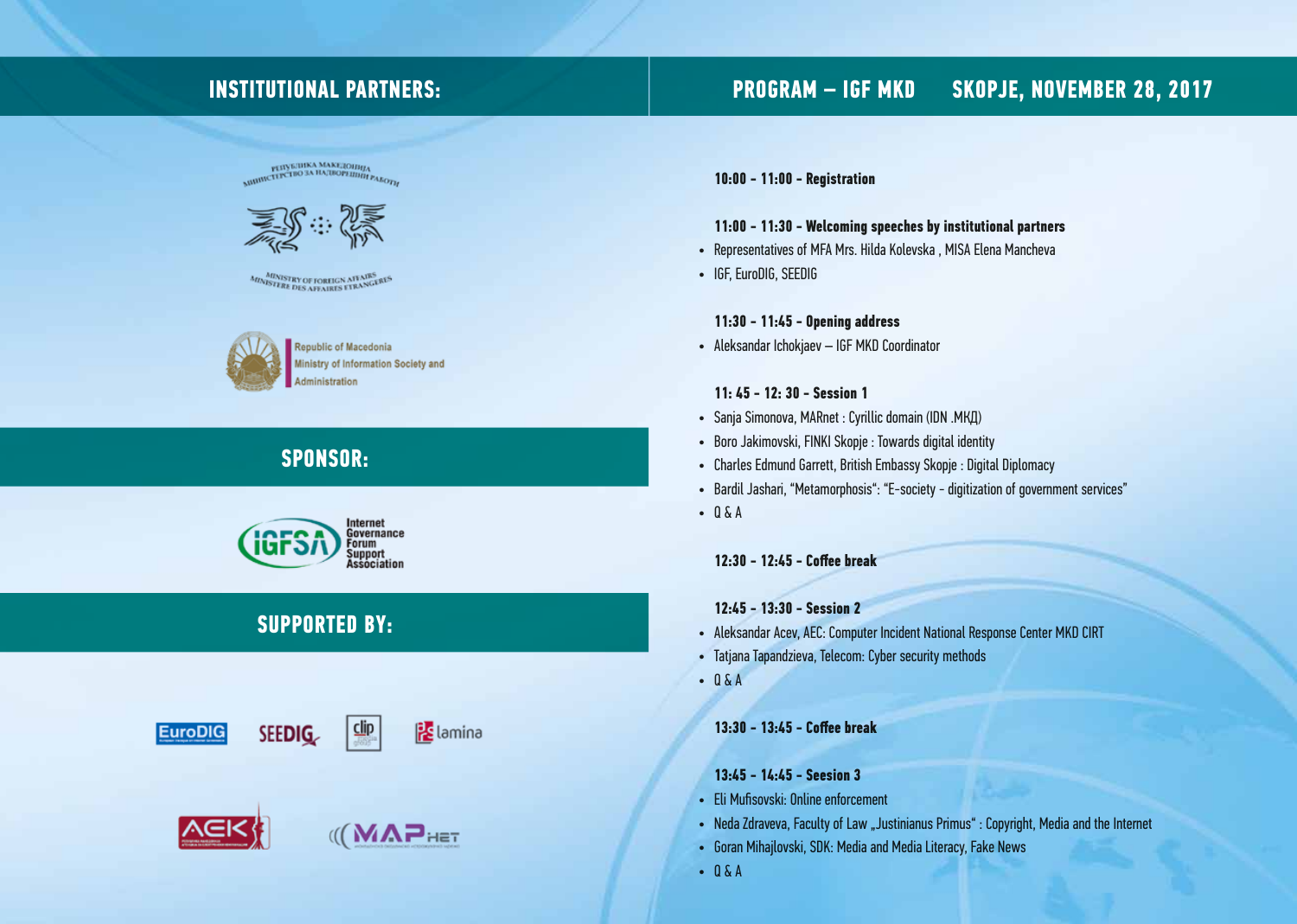# **DECLARATION**

**IGF MKD** (Internet Governance Forum for Macedonia<sup>\*</sup>) is an open, inclusive and informal space for dialogue on Internet governance issues between all stakeholders in the Macedonian society (government, parliamentarians, private sector, civil society and the technical community, education, media, end users, etc.) and is aiming at raising awareness and promoting a better understanding of Internet governance among all stakeholders; building or strengthening the capacity of these stakeholders to actively participate in national Internet governance processes; facilitating multi stakeholder discussions, exchanges and collaboration on Internetrelated issues that are of particular concern at national level, allowing all stakeholders to participate as equals and to contribute in creating linkages between the Internet governance realities in the region (http://www.seedig.net/) and the pan-European (https://www.eurodig. org/) and the global Internet governance processes  $-$  global IGF  $-$  (http://www.intgovforum. org/multilingual/).

The national IGF initiative IGF MKD will contribute in the raising awareness and promotion of the multi-stakeholder approach as a new form of participatory democracy, fostering a dialogue between all stakeholders involved. Having in mind that this multi-stakeholder approach has the capacity of influencing the nature of Internet governance in Macedonia and creating cooperative models of regulation, the IGF MKD strongly believes in developing this approach.

**IGF MKD** is aiming at addressing issues such as free access, infrastructure, quality of services, local content and local apps, cyber security, online safety, policy and regulatory environment and community engagement. It is bringing diverse stakeholders to a single platform to discuss challenges and propose solutions and develop advocacy initiatives.

**IGF MKD** is aimed to identify local problems and propose solutions; provide a capacity building opportunity to young people around IGF, discuss and identify new project ideas and have them scrutinized by experts. IGF MKD brings local and international experts together to share knowledge and experiences and to help create a platform for people who could debate IG issues.

**IGF MKD** aims to function as a process which includes an annual meeting and the related preparatory steps, as well as inter-sessional activities (such as webinars and surveys). This process is planned and run in a bottom-up, open and transparent manner, by the IGF MKD community  $-$  a multi-stakeholder group of individuals. This group is continuously expanding and anyone interested is welcome to join at any time.

**Coordination of IGF MKD** activities is done by a coordinative body which is also comprised of multi-stakeholder diverse background.

**IGF MKD** will not make decisions but will try to influence those who do. The open discussions held at the meetings are reflected in key messages, outlining main takeaways, possible goals and proposals for future actions. These messages can, in turn, help inform and influence decision-making processes within governmental entities, national parliaments, companies, education, regional organizations, etc.

\* The Republic of Macedonia was admitted in the UN under the provisional name - the former Yugoslav Republic of Macedonia - abbreviated as FYR Macedonia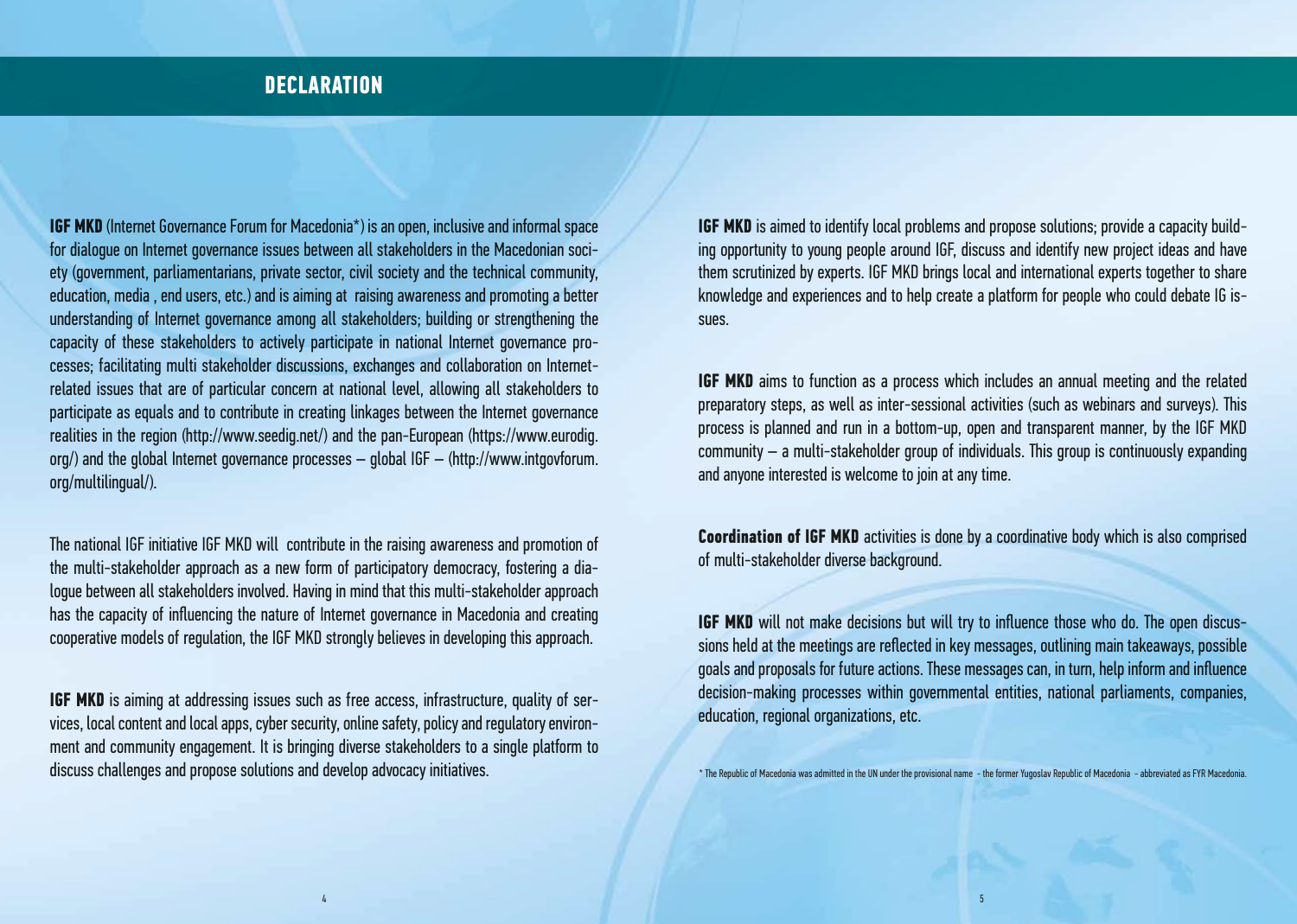# **INTRODUCTORY SPEECH AND GREETING MESSAGES FROM INSTITUTIONAL PARTNERS**



#### 1. ALEKSANDAR ICHOKJAEV - IGF MKD Coordinator

Opening speech and presentation of the "Declaration of IGF MKD" and the "multistakeholder" approach in the "Internet Governance".



#### 2. HILDA KOLEVSKA Ministry of Foreign Affairs

"The Ministry of Foreign Affairs is an institutional partner of the Forum, and I am glad that today we are hosts of the event.

Digitization as the Fourth Industrial Revolution is at the forefront of all agendas, the global, the European, the regional. It is not only about the right to choose, but is necessary in all spheres of living, if you want to survive, to be present, competitive, visible and audible, this trend must he followed

Technology is a key to achieving the goals of sustainable development, education, health, environment. It depends on us how much we will use the opportunities offered by digital transformation."



#### 3. ELENA MANCEVA Ministry of Information society and administration

"In each of the previous revolutions, as in the wars power was held by those having more information. Now, thanks to the Internet, we have too much information. How will we select it, with what speed, how we use it, will determine what results we get, and so we will finish the battle - as winners or losers. The question is how do we win in this hattle?

We should use the technology in the right direction, because we are all responsible for its evolution."

#### 4. CHENGETAI MASANNGO

#### IGF Programme and Technology Manager at at UN Secretariat

"Sincere congratulations on the first IGF in Macedonia. Emphasizing the main purpose of the IGF, that is to discuss the policies of the development if the Internet with all the stakeholders in an open, inclusive and transparent process. More than 95 countries have their national IGF and the establishment of the Macedonian one is an excellent example of joining all the relevant national stakeholders. IGF Macedonia has my full support for the programme and an invitation to participate at the 12th Global Forum in Geneva to shape the digital future."

#### 5 SANDRA HOFFRICHTFR

#### **Secretary General of EuroDIG**

"Welcome to this community of enthusiast that strongly believe that we can define and shape the Internet together, toward the common European values. EURODIG is the place to initiate the discussions, but not to end them there. Your message will be heard regionally and internationally, especially the ones regarding the security on the Internet. Also, you are welcome to give your recommendations for the next years EURODIG in Tbilisi."

#### **6. SORINA TELEANU**

#### **Executive committee Chair of SEEDIG**

"Honoured to be part of the event, even remotely. IGF Macedonia, announced its establishment six months ago at the 3rd SEEDIG meeting in Ohrid and is now reality. Compliments on the selection of the topics of the programme, relevant not only nationally. Invitation to join the next years SEEDIG meeting in Ljubljana, where we will discuss the various levels of collaboration and help to create future policies. Looking forward for the conclusions from the Macedonian IGF"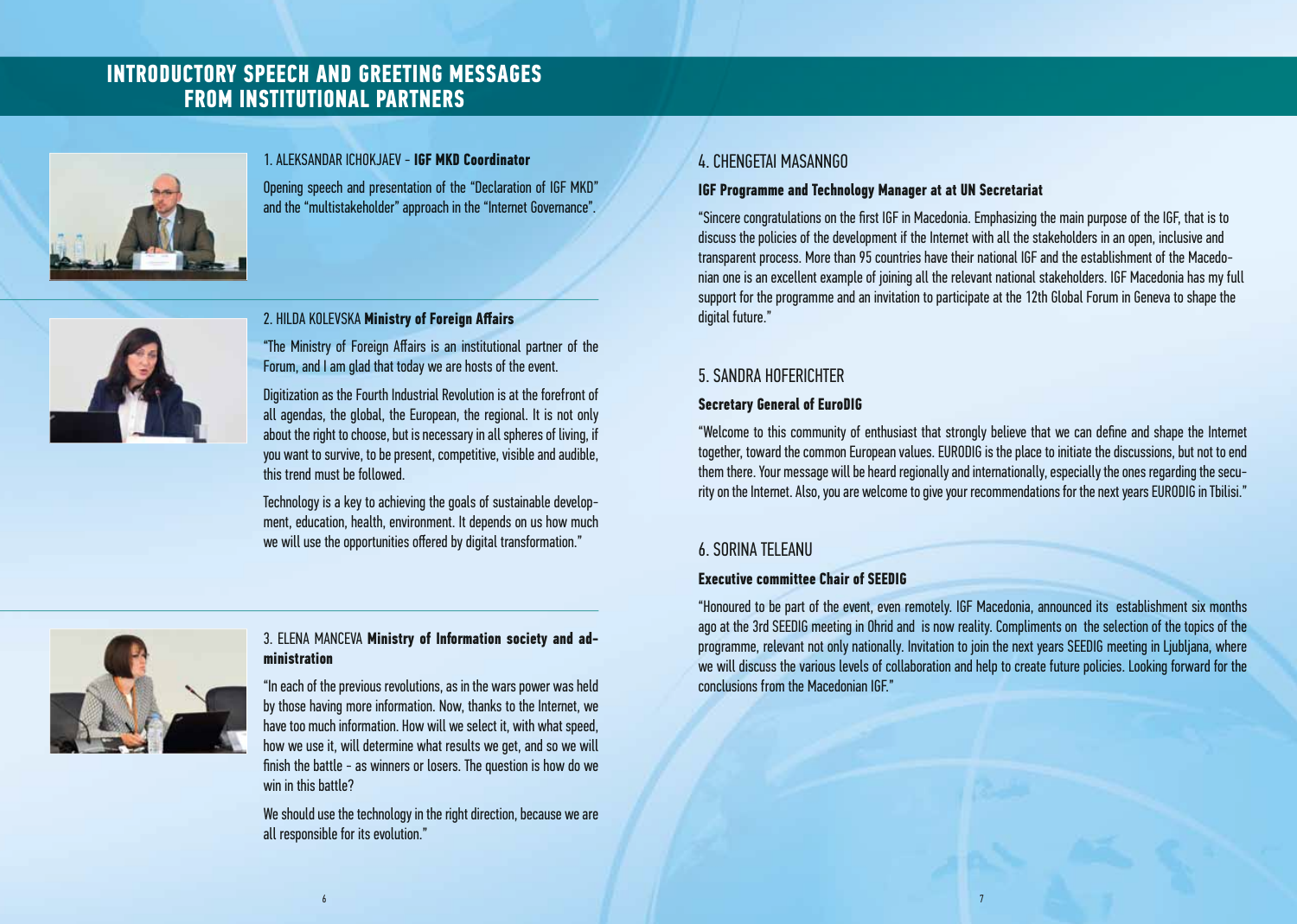### **MESSAGES FROM PANELISTS**



#### 1. Sanja Simonova - MARnet The Internet learns Cyrillic

"MARnet successfully completed the process for obtaining another national

top-level domain. Besides managing the .mk top level domain in the international cyber space, in 2014 the Cyrillic .мкд top level domain was introduced With this, every private and legal entity has the possibility to register a web site name using all the letters from the Macedonian alphabet

#### пишувај-кирилица.мкд

The Cyrillic top-level domain is very important national resource that represents our language, our alphabet, the territory of the Republic of Macedonia and by using it we cherish our identity marks. Let's make the internet richer by using Macedonian language and alphabet."



#### 2. Boro Jakimovski - FINKI **Skopje**

**Towards digital identity** 

"Digital identities bare one of the most important roles in the Internet driven society. Their necessity and benefits can be seen from the EU commitment toward their establishment. To present a success story, one can look at the positive experience of the academic digital identity federation - eduGAIN."



#### 3. Charles Edmund Garrett -**British Embassy Skopie**

#### **Digital Diplomacy**

"There are five main aspects regarding the influence of the internet and the social media. Namely, the Foreign Office of the UK was the first country in the world that decided to use the method of developing diplomacy through the social media. The technological advancement influences the diplomacy and spread of information, so much that social media has become integral part of the diplomacy. We read news in real time, but if you get involved in communication then you get more feedback which is valuable. Using twitter, blog, hashtags, not only improves diplomatic-consular activities but also improves my knowledge in learning the Macedonian language. And at the end, as a final point I do want to emphasize that there is a negative side of the social media which leads to plenty of witticism and building a virtual image of a diplomat: thus instant messaging and twitting make you eager to reply immediately which completely changes the private and professional life of a person."



4. Bardil Jashari - Metamor**phosis** 

#### **E-society: digitization of** aovernment services

"In Macedonia, previous initiatives for organizing local IGFs have been isolated and closed, except for the so far successful initiatives such as the project for internet freedom in Eastern Europe and Eurasia, supported by the American Bar Association (ABA ROLI) where Metamorphosis participates or the conference "E-Society", where topics that are relevant to IGF are presented and discussed. but above all for the development of the Internet in Macedonia. The basic principles of organizing a forum of this type include openness, inclusiveness and participation of all who can contribute to these important issues. What is essential is that they should purposefully represent the interests of all stakeholders, which refer to issues related to governance, sustainability, security, stability and the development of the Internet in Macedonia. "





"The national center for response to computer incidents MKD-CIRT is a certified national point of contact and coordination when handling network and information systems safety breaches. It identifies and reacts to safety breaches and risks.

MDK-CIRT started operating in 2016. The center reacts to computer incidents by providing necessary services to its users which enables the users to handle the incidents efficiently.

Important role of the MKD-CIRT for the government, public and private sector is informing and discovering details about current treats and steps that can be undertaken for prevention of such treats."



#### 6. Tatjana Tapandzieva – **Telecom**

#### **Cyber security methods**

"If the Internet is a cyber space, what are the threats that exist there? Are they real? Telecom Macedonia is taking care of methods for checking cyber security. ICT is part of the cyber space in which threats to the entire industries occur, as well as to personal integrity and the deprivation of identity. Is the Internet regulated? Does the regulation keep up with the technological developments we are witnessing? A national strategy for regulation of cyber security is essential in order to achieve the level of security we are pursuing. An assessment of cyber security is needed, through developed methods in companies and institutions"



#### 7. Eli Mufisovski - REACT -**Online enforcement**

The fight with the counterfeits is tough when the laws are being used cre-

We need to have serious approach to this question, especially through international collaboration. We need to work on finding new ways of stopping this type of criminal activity.

React is an example of nonprofit organization that works for protection of the intellectual property of her members. The mission of the organization is to eliminate the hurtful advertisements from the auction internet pages and on-line stores. removal of hurtful domains or reporting of the content of particular web pages as well as content on the social networks."



8. Neda Zdraveva - Faculty of Law "Justinianus Primus" **Skopje** 

**Convright. Media and the Internet** 

"Another important topic that is discussed of Forums for governance of the internet is Copyright and related laws. This topic covers the processes of creation and its protection, usage of media as "medium" and Internet as "medium". For us, it is very important to identify the potential treats for misusing (others) rights.

Do you know what needs to be protected and what rights this law protects? What is moral and what is material right?"



9. Goran Mihailovski - SDK: **Media and Media Literacy -Fake News** 

Fake news or news that has been unprofessionally processed in Macedonia we had even before the non-traditional media. The tragedy is that in most online media not only professional journalism is not respected, but it is not even known what it is. As a result, online journalism in Macedonia is characterized by lack of money, stealing other people's content and superficiality. Journalists are not always quilty of this.

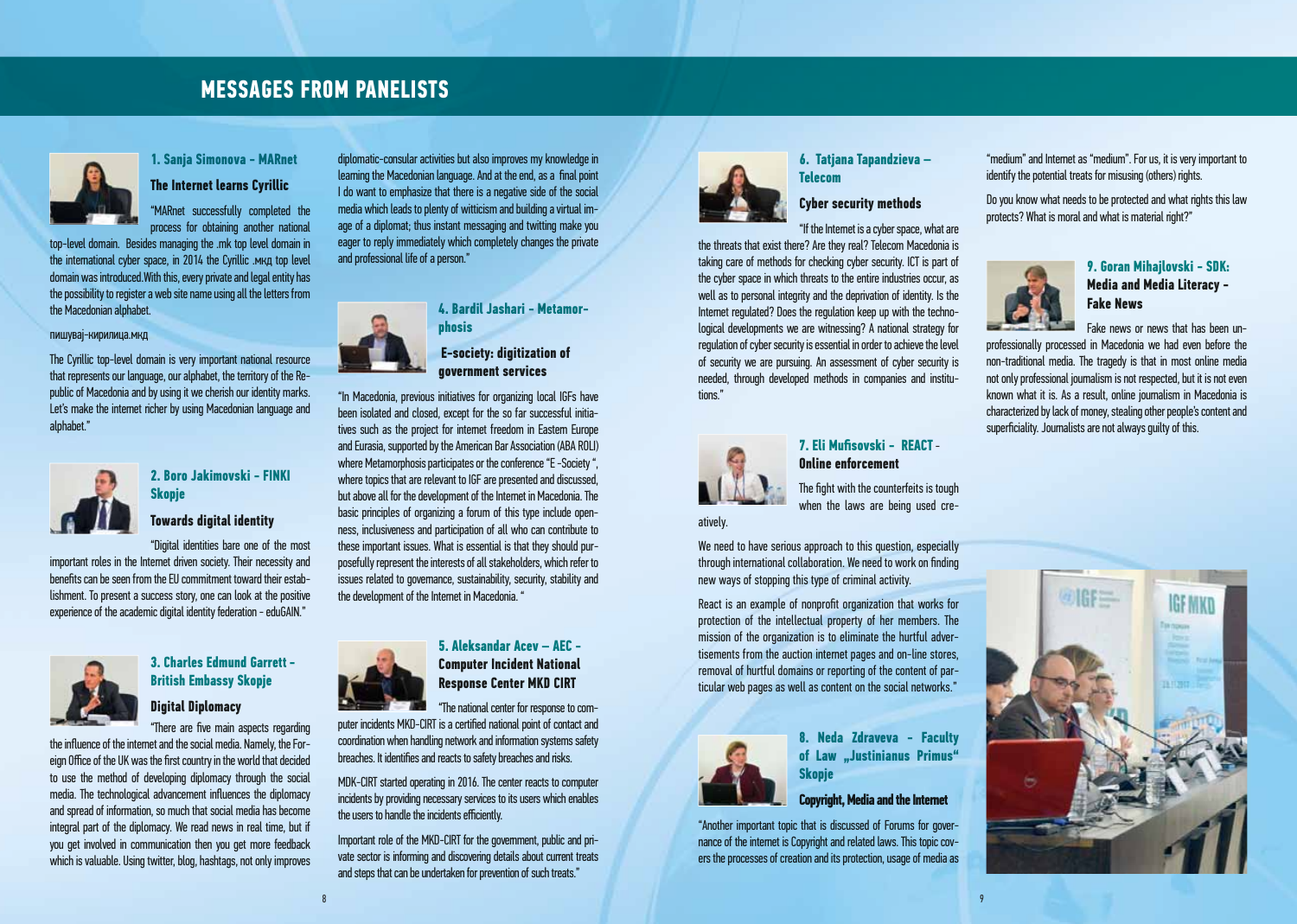# **PHOTOS OF THE EVENT**

# **JOIN US**











**Contact us:** www.igfmkd.mk

igf@igfmkd.mk https://www.facebook.com/igfmkd/ info@igfmkd.mk

> Editorial team: Liljana Pecova Ilieska, Aleksandar Ichokjaev, **Anastas Mishev,** Sanja Simonova

> > $11$